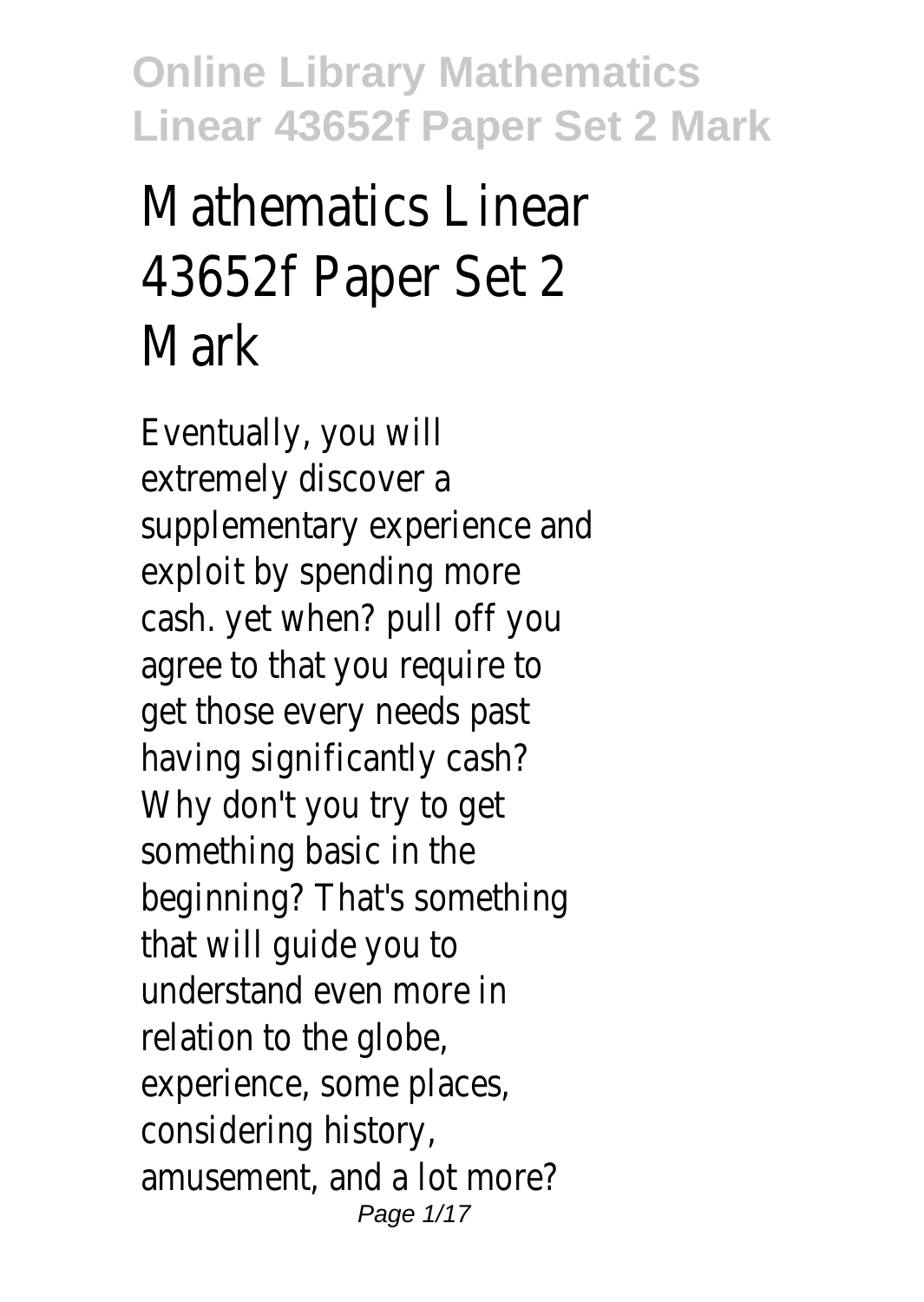It is your completely own era to put it on reviewing habit. among guides you could enjoy now is mathematics linear 43652f paper set 2 mark below.

Because it's a charity, Gutenberg subsists on donations. If you appreciate what they're doing, please consider making a taxdeductible donation by PayPal, Flattr, check, or money order.

GCSE Mathematics (Linear) B Mark scheme Paper 2 ... AQA GCSE Mathematics Page 2/17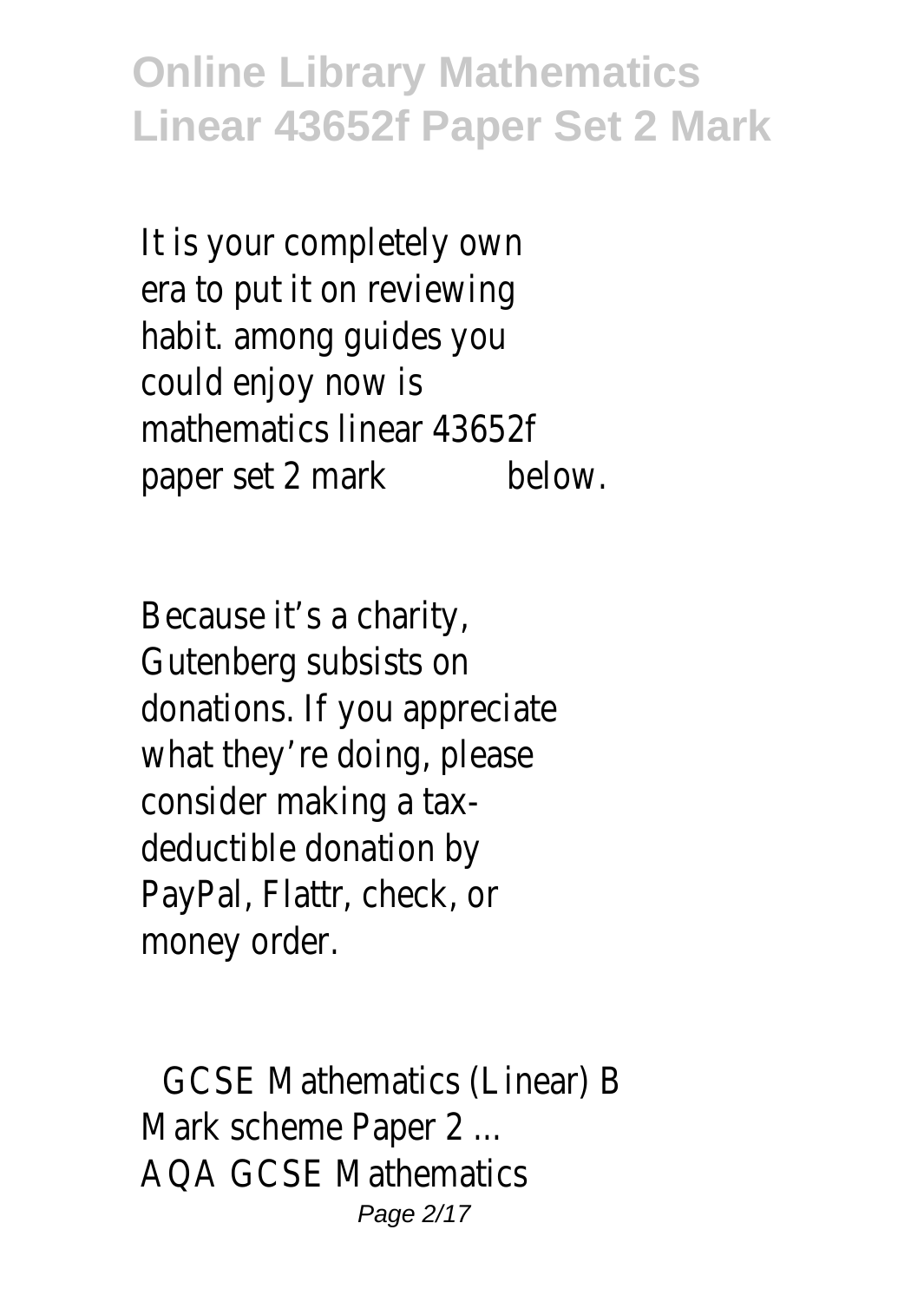(Linear) – 43652F – January 2013 3 Glossary for Mark Schemes. GCSE examinations are marked in such a way as to award positive achievement wherever possible. Thus, for GCSE Mathematics papers, marks are awarded under various categories. M Method marks are awarded for a correct method which could lead to a correct answer.

Mathematics (Linear) 43652F F - Maths Made Easy l You may ask for more answer paper, tracing paper and graph paper. These must be tagged securely to this answer book. Advice l In all calculations, show clearly Page 3/17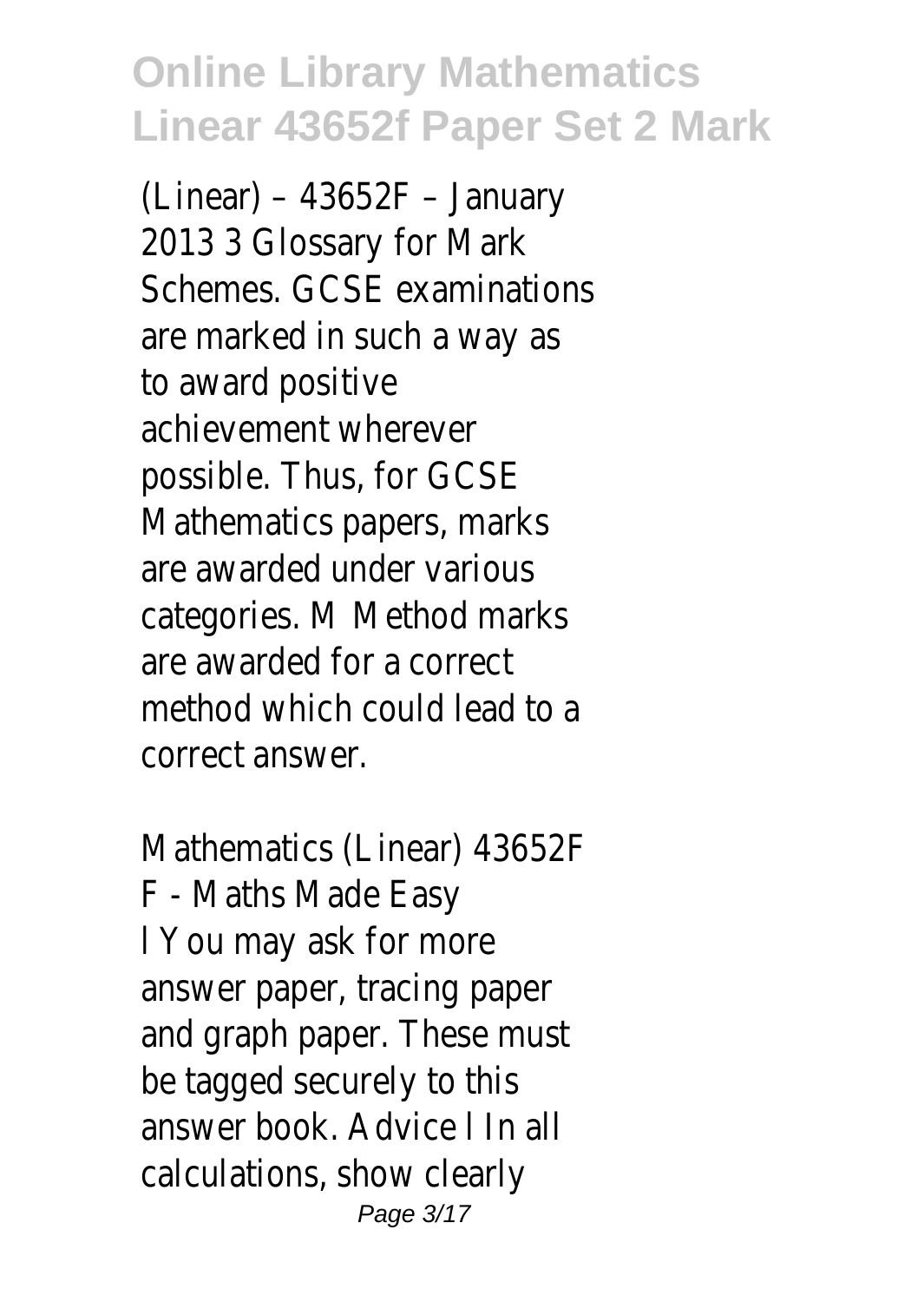how you work out your answer. Mathematics (Linear) 43652F Paper 2 Friday 14 June 2013 9.00am to 10.45am Pages Mark For Examiner's Use Examiner's Initials TOTAL 2–3 4–5 6–7

General Certificate of Secondary Education Practice Paper ...

Mathematics (Linear) B Paper 2 Calculator Practice Paper 2012 Specification (Set 3) Time allowed 1 hour 45 minutes Instructions Use black ink or black ballpoint pen. Draw diagrams in pencil. Fill in the boxes at the top of this page. Answer all questions. You must answer the questions in the Page 4/17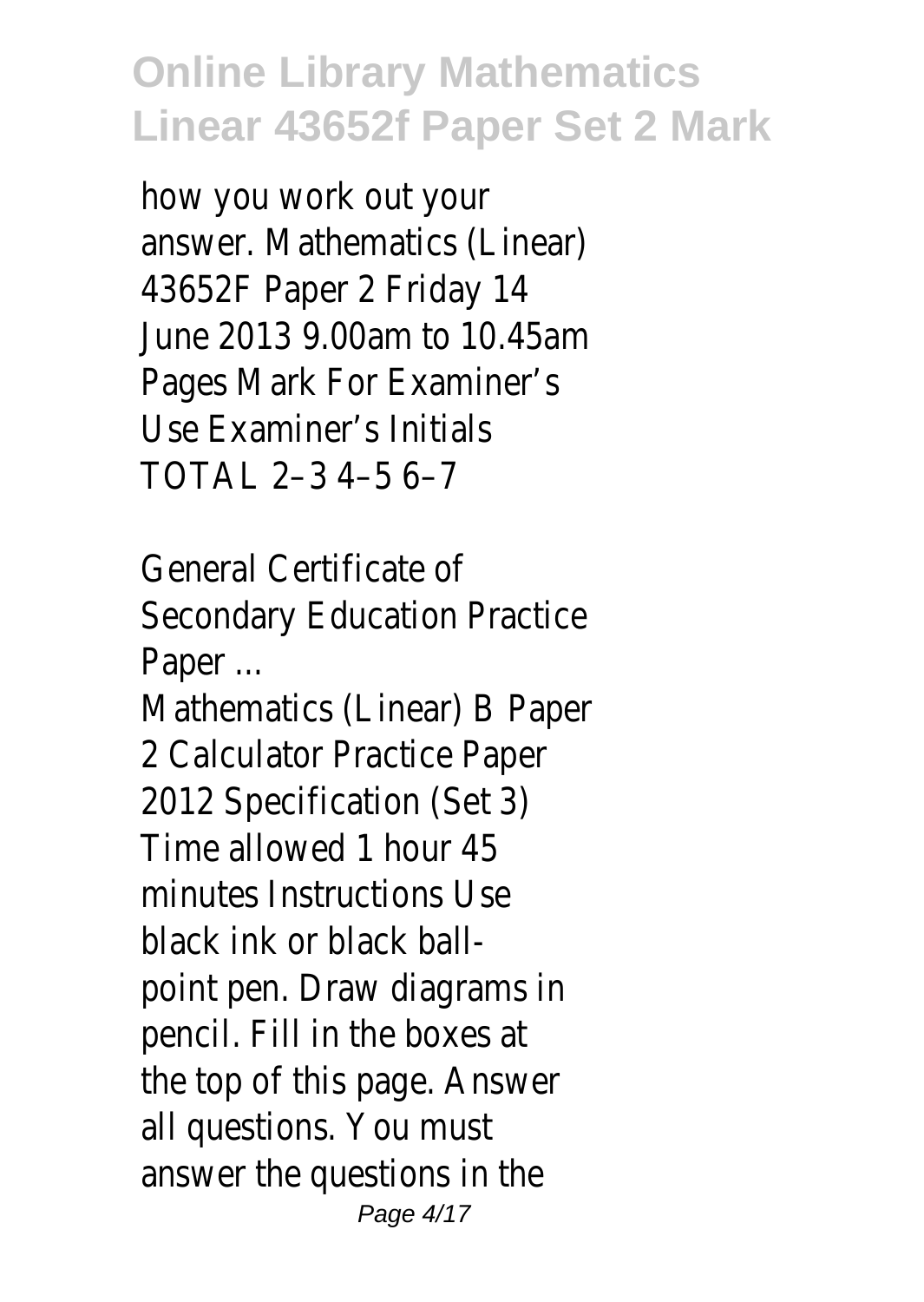spaces provided. Do not write outside

General Certificate of Secondary Education Practice Paper ... Mathematics (Linear) B 4365. Paper 2. Higher Tier. Final. Mark Scheme . ... expanded on the basis of candidates' reactions to a particular paper. Assumptions about future mark ... Set and published by the Assessment and Qualifications Alliance.

GCSE Mathematics (Linear) B Mark scheme Paper 2 ... Mathematics (Linear) 4365/2F Paper 2 Friday 13 June 2014 9.00am to 10.45am F For this Page 5/17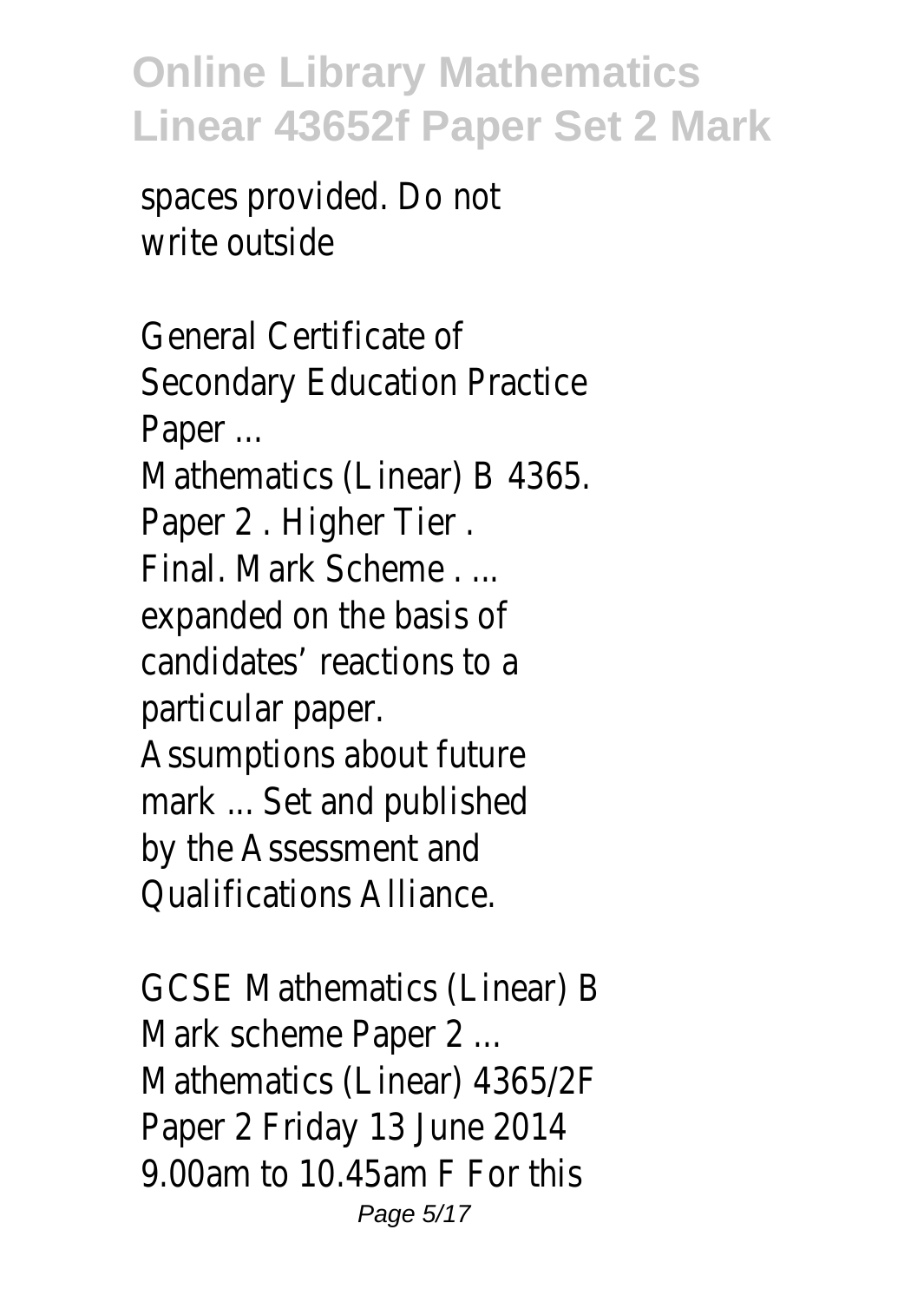paper you must have: a calculator mathematical instruments. Time allowed 1 hour 45 minutes Instructions Use black ink or black ballpoint pen. Draw diagrams in pencil. Fill in the boxes at the top of this page. Answer all questions.

GCSE Mathematics (Linear) B Mark scheme Paper 2 ... AQA GCSE Mathematics (Linear) - 43652F - Practice Paper 3 3 Glossary for Mark Schemes GCSE examinations are marked in such a way as to award positive achievement wherever possible. Thus, for GCSE Mathematics papers, marks are awarded under various Page 6/17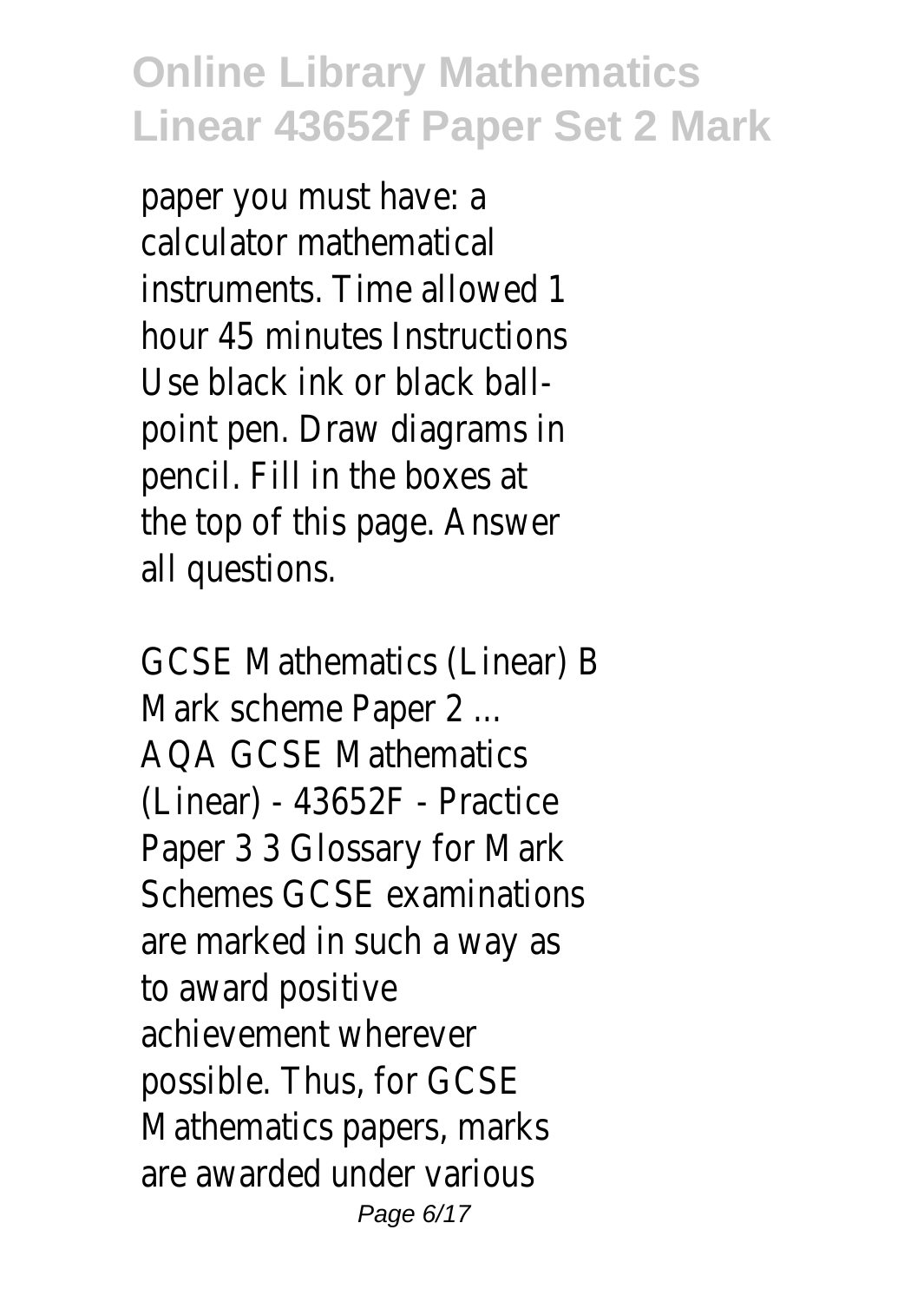categories. M Method marks are awarded for a correct method which could lead to a correct answer.

General Certificate of Secondary Education November 2012 ... MARK SCHEME – GCSE Mathematics (Linear) – 4365/2F – November 2014 3of 27 Glossary for Mark Schemes GCSE examinations are marked in such a way as to award positive achievement wherever possible. Thus, for GCSE Mathematics papers, marks are awarded under various categories. M Method marks are awarded for a correct method which could lead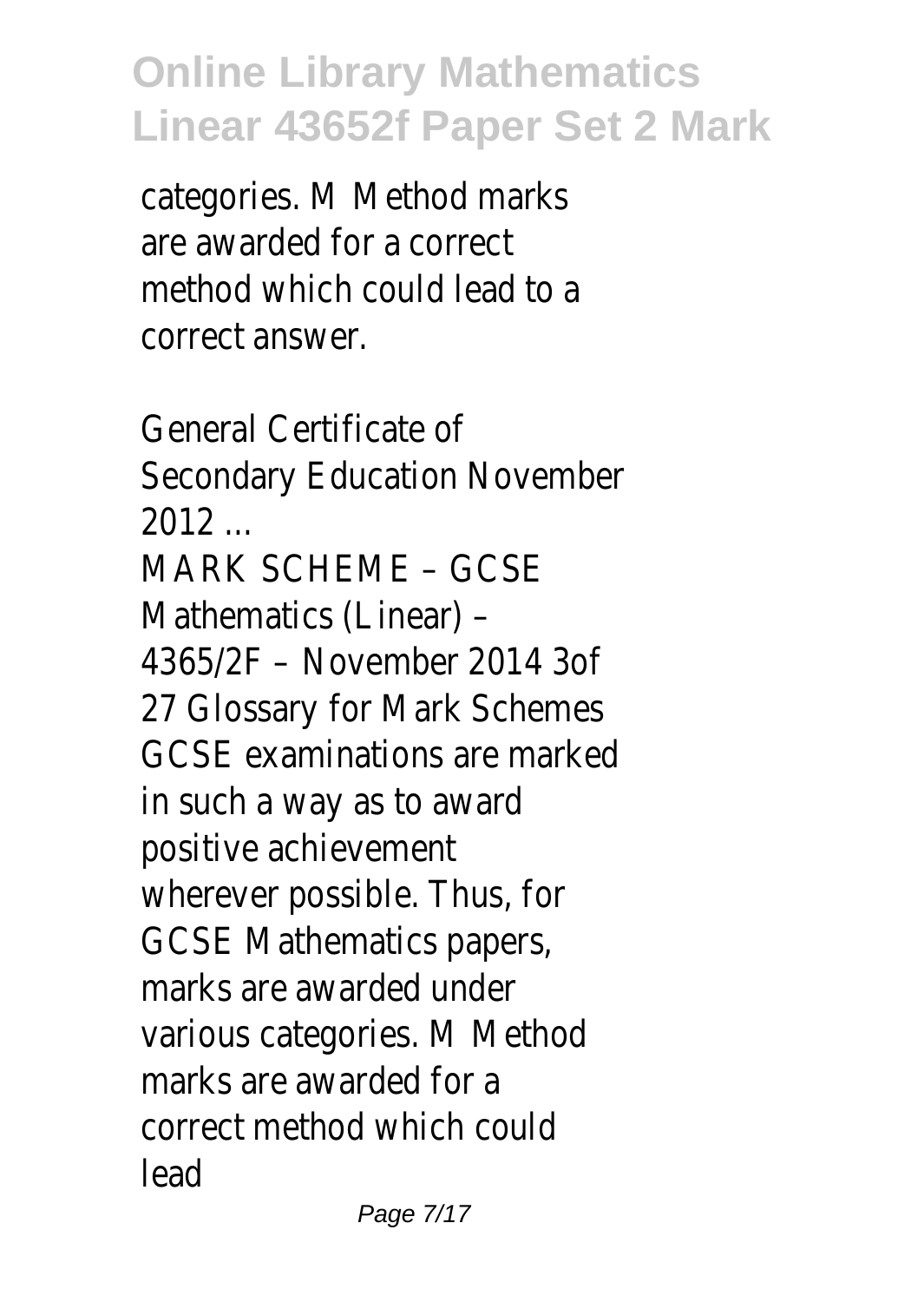Mathematics (Linear) 4365/2F F - Revision Maths AQA GCSE Mathematics (Linear) – 43652F – June 2013 3 Glossary for Mark Schemes GCSE examinations are marked in such a way as to award positive achievement wherever possible. Thus, for GCSE Mathematics papers, marks are awarded under various categories. M Method marks are awarded for a correct method which could lead to a correct answer.

Mathematics (Linear) B 4365/2F F - Malbank School and ... Mathematics (Linear) 4365/1F Page 8/17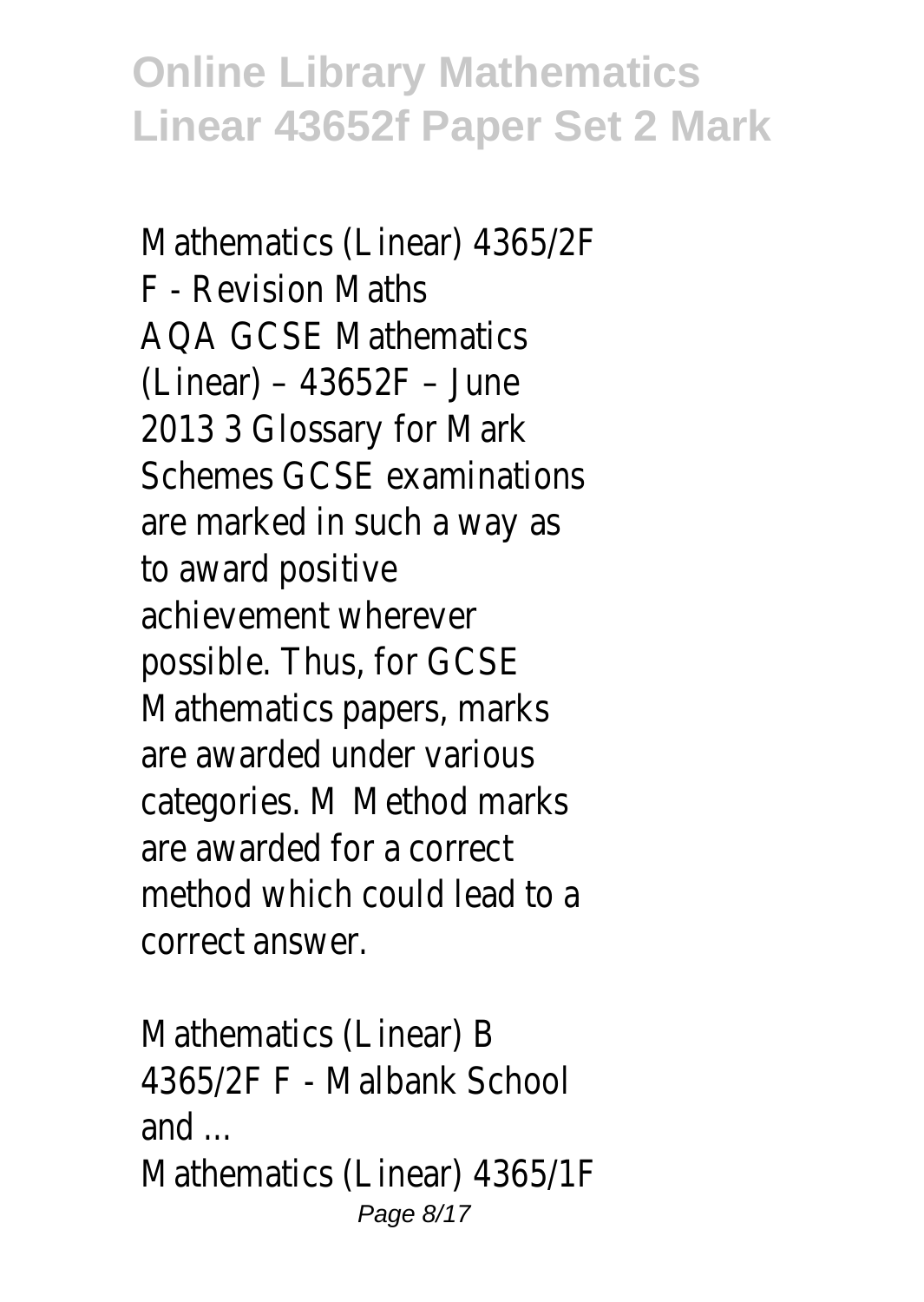Paper 1 Thursday 4 June 2015 9.00am to 10.15am F For this paper you must have: mathematical instruments. You must not use a calculator. Time allowed 1 hour 15 minutes Instructions Use black ink or black ballpoint pen. Draw diagrams in pencil. Fill in the boxes at the top of this page. Answer all questions.

GCSE Mathematics (Linear) B Mark scheme Paper 2 ... General Certificate of Secondary Education . November 2012 . Mathematics (Linear) B 4365 . Paper 2 . Foundation Tier. Final . Mark Scheme . ... AQA GCSE Mathematics (Linear) – Page 9/17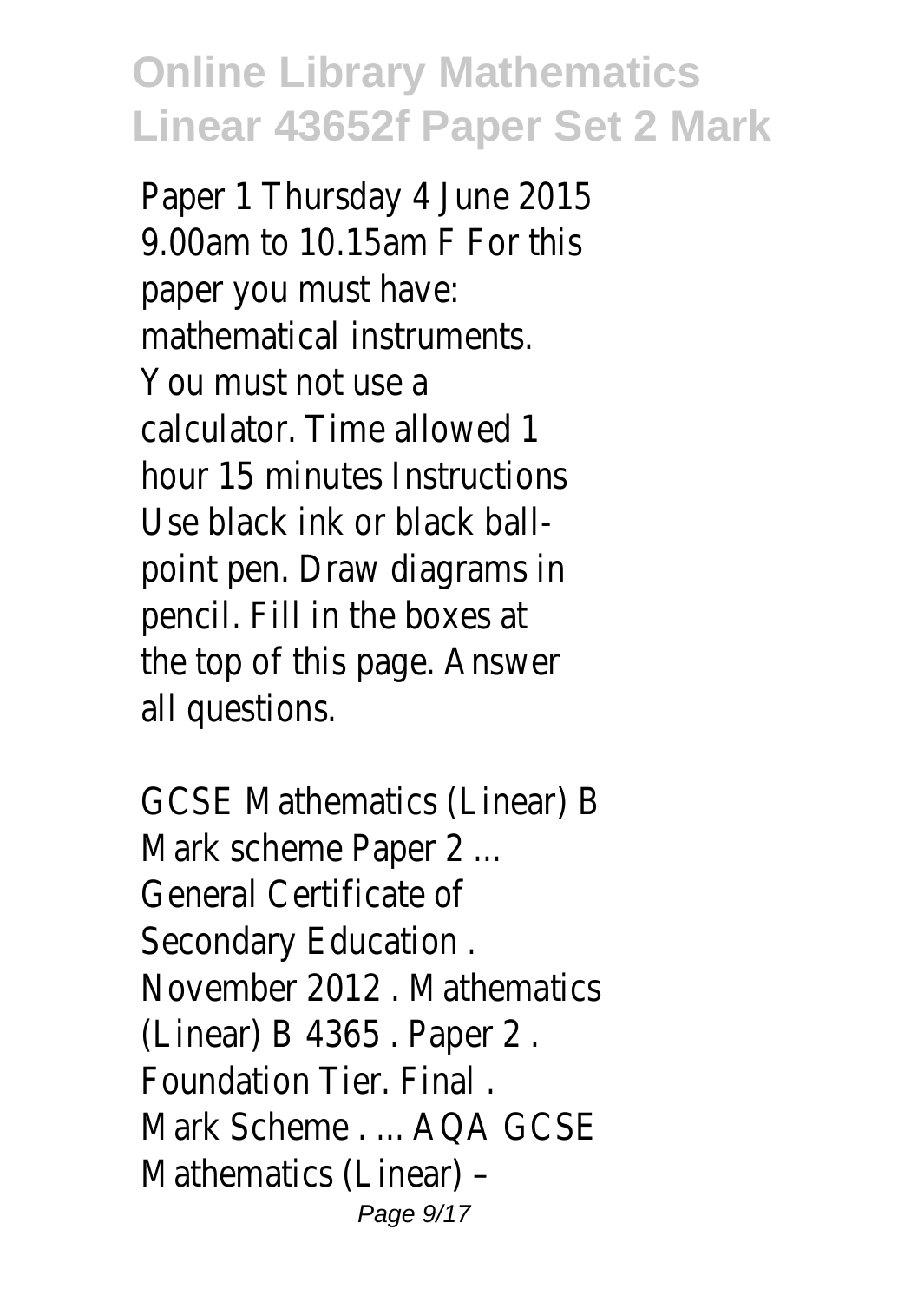43652F – November 2012 . 11 . 26 . 2.2 28(.248) (and too small) or Trial evaluated correctly for . 2.2 < trial < root

Mathematics (Linear) 4365/1F F - Revision Maths GCSE Mathematics (Linear) B Question paper Paper 2 - Calculator June 2015 Author: AQA Subject: GCSE Mathematics \(Linear\) B Keywords: GCSE Mathematics (Linear) B; 4365; QP; 43652F; Foundation; 2015; Question paper Created Date: 20160314092946Z

Mathematics (Linear) 43652F F - Maths Made Easy l You may ask for more Page 10/17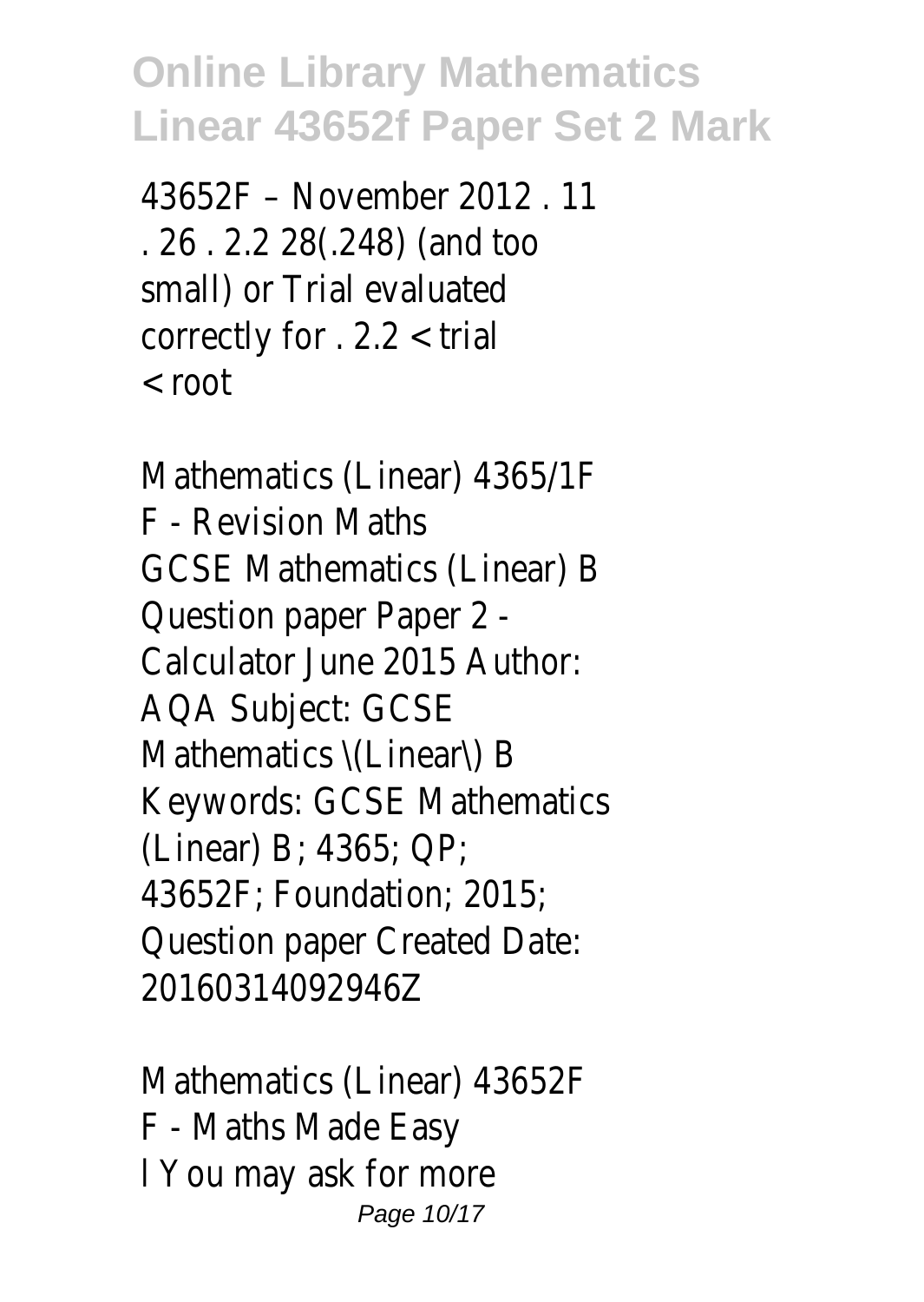answer paper, tracing paper and graph paper. These must be tagged securely to this answer book. Advice l In all calculations, show clearly how you work out your answer. Mathematics (Linear) 43652F Paper 2 Monday 12 November 2012 9.00am to 10.45am Pages Mark For Examiner's Use Examiner's Initials TOTAL 3 4–5 6–7

Mathematics (Linear) B 4365/2F F - Malbank School and ...

AQA GCSE Mathematics (Linear) – 43652F - Practice Paper 4 3 Glossary for Mark Schemes GCSE examinations are marked in such a way as to award positive Page 11/17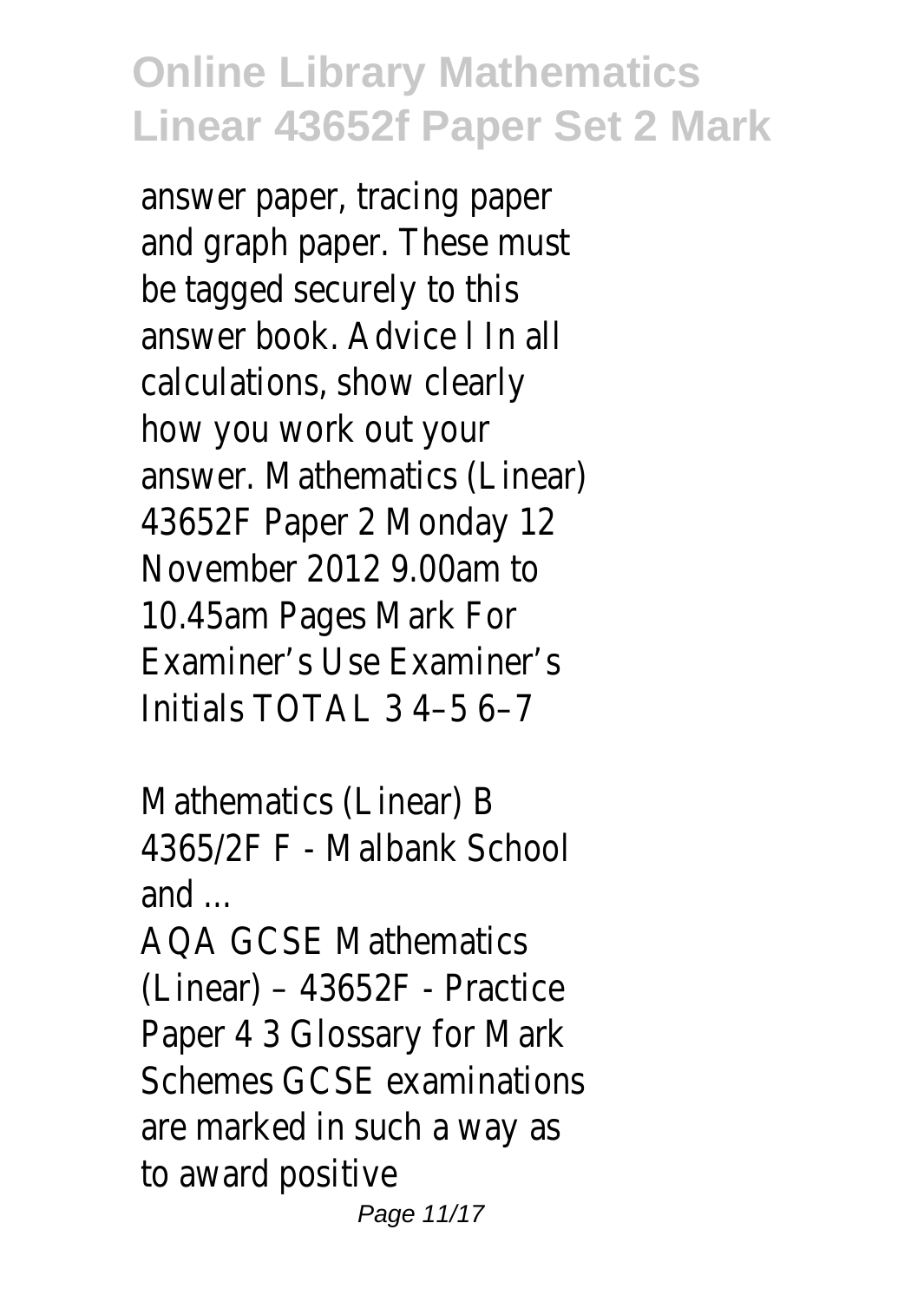achievement wherever possible. Thus, for GCSE Mathematics papers, marks are awarded under various categories. M Method marks are awarded for a correct method which could lead to a correct answer.

Mathematics Linear 43652f Paper Set l You may ask for more answer paper, tracing paper and graph paper. These must be tagged securely to this answer book. Advice l In all calculations, show clearly how you work out your answer. Mathematics (Linear) 43652F Paper 2 Tuesday 15 January 2013 1.30pm to Page 12/17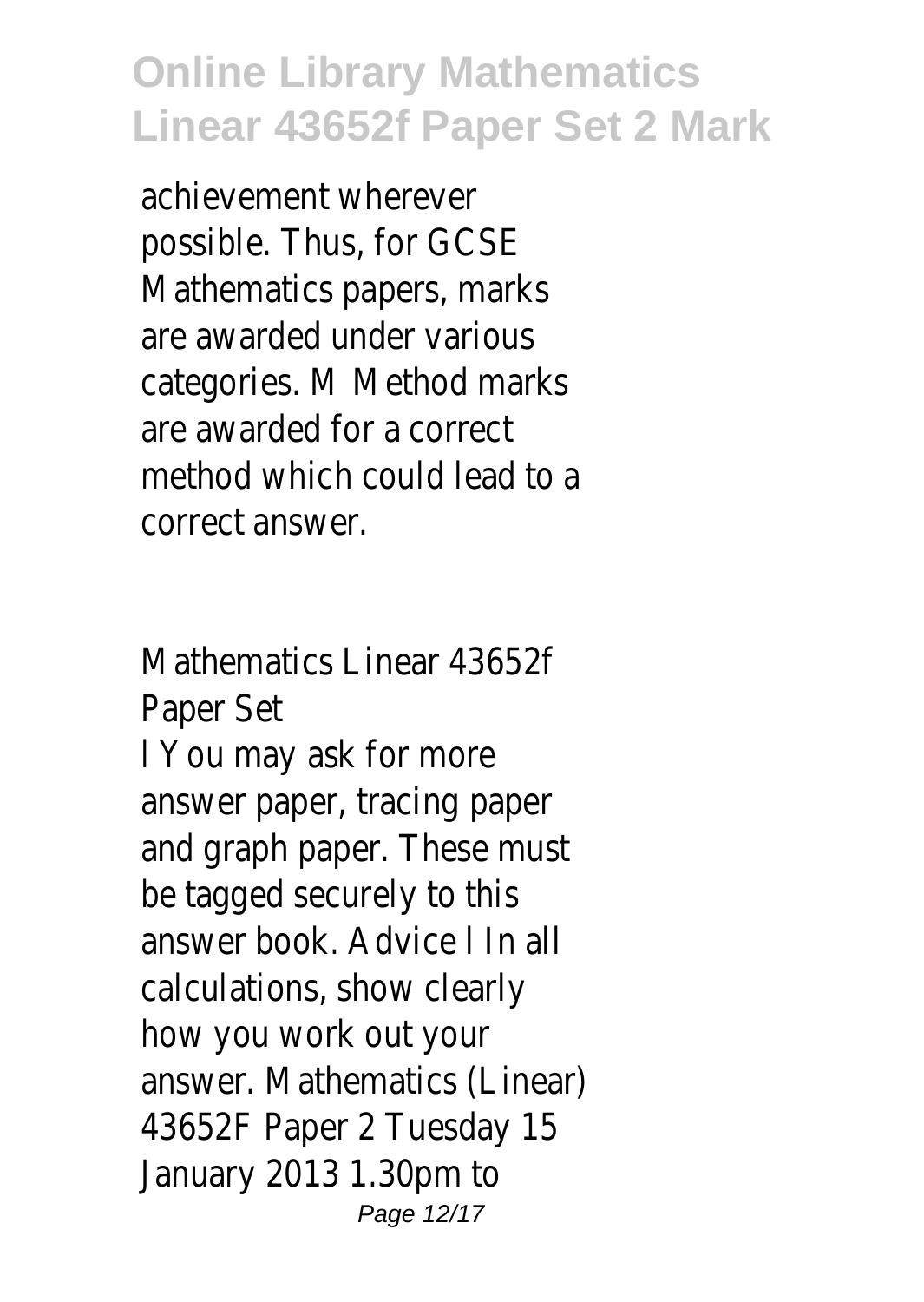3.15pm Pages Mark For Examiner's Use Examiner's Initials TOTAL  $3$  4-5 6-7

Mathematics (Linear) 4365/2F F MARK SCHEME – GCSE Mathematics (Linear) – 4365/2F – June 2014 3 of 16 Glossary for Mark Schemes. GCSE examinations are marked in such a way as to award positive achievement wherever possible. Thus,,for GCSE Mathematics papers marks are awarded under various categories. M Method marks are awarded for a correct method which could lead

Mathematics (Linear) 43652F Page 13/17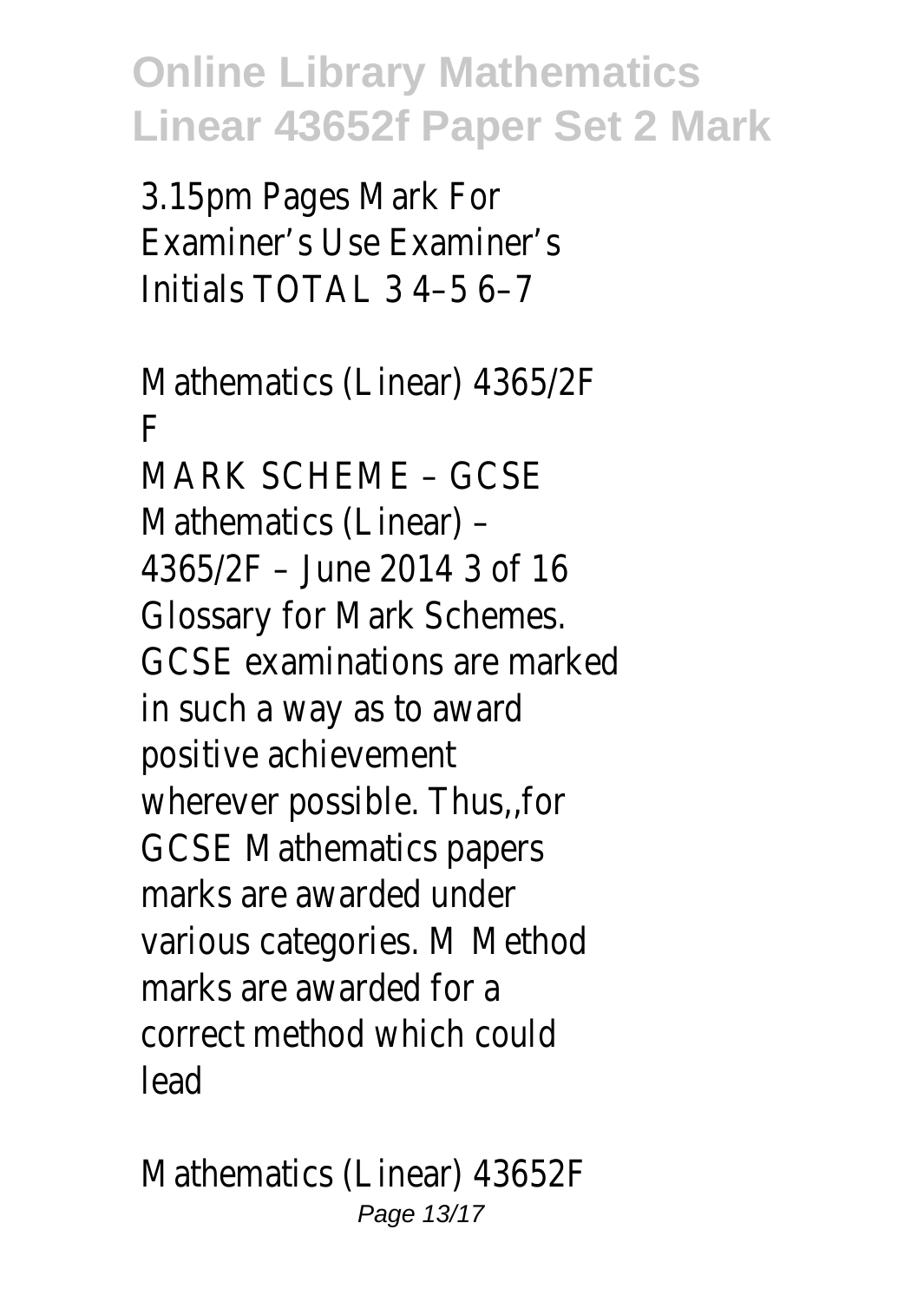#### F

Mathematics (Linear) 4365/2F Paper 2 Friday 7 November 2014 9.00am to 10.45am F For this paper you must have: a calculator mathematical instruments. Time allowed 1 hour 45 minutes Instructions Use black ink or black ballpoint pen. Draw diagrams in pencil. Fill in the boxes at the top of this page. Answer all questions.

Mathematics (Linear) 43652F F - Maths Made Easy l You may ask for more answer paper, tracing paper and graph paper. These must be tagged securely to this answer book. Advice l In all calculations, show clearly Page 14/17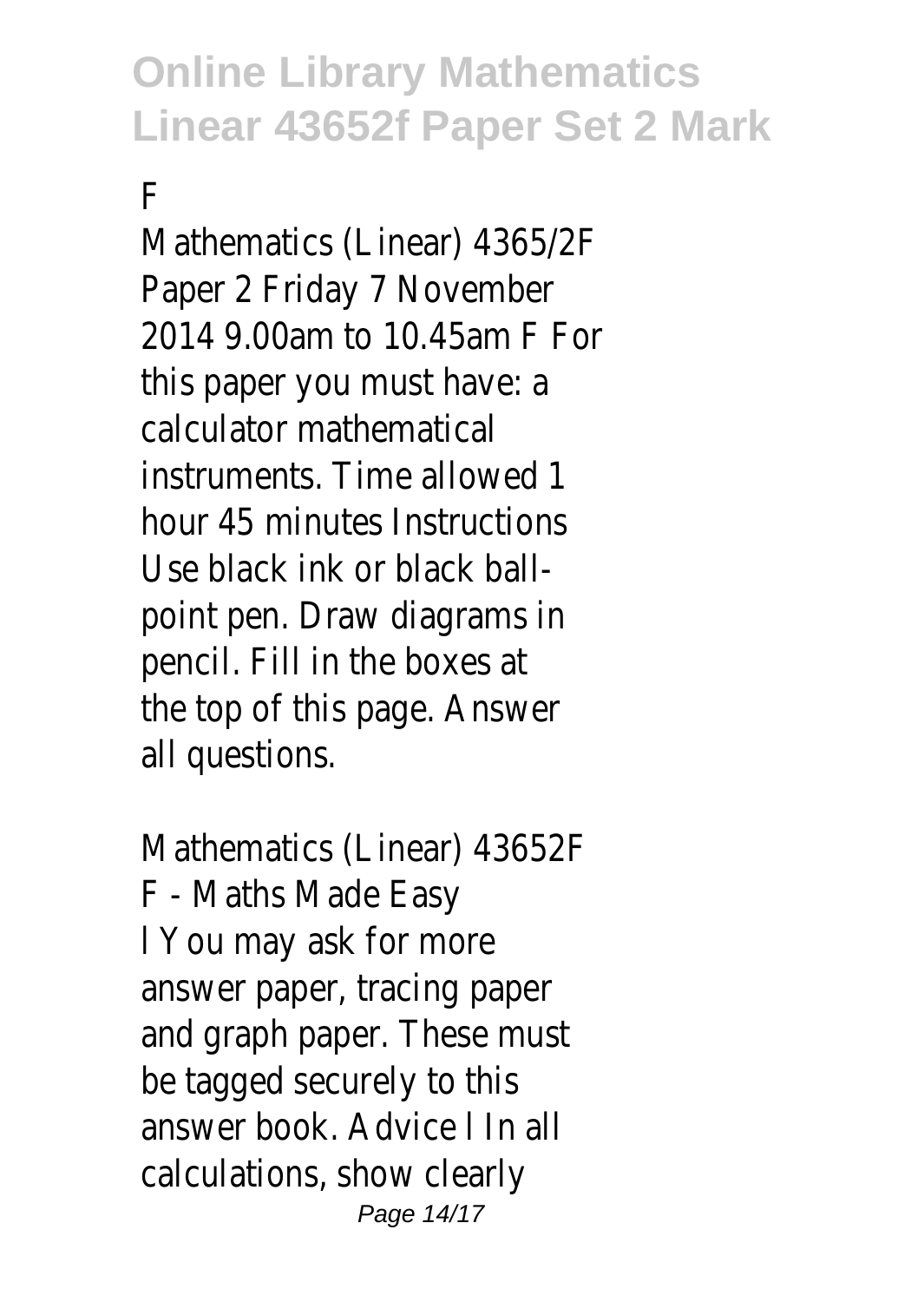how you work out your answer. Mathematics (Linear) 43652F Paper 2 Friday 14 June 2013 9.00am to 10.45am Pages Mark For Examiner's Use Examiner's Initials TOTAL 2–3 4–5 6–7

GCSE Mathematics (Linear) B Mark scheme Paper 2 ... Mathematics Paper 2 43652F Mark scheme 43652F June 2015 Version 1 Final . Mark schemes are prepared by the Lead Assessment Writer and considered, together with the ... GCSE Mathematics (Linear) B Mark scheme Paper 2 - Calculator June 2015 Author: AQA Subject: GCSE Mathematics \(Linear\) B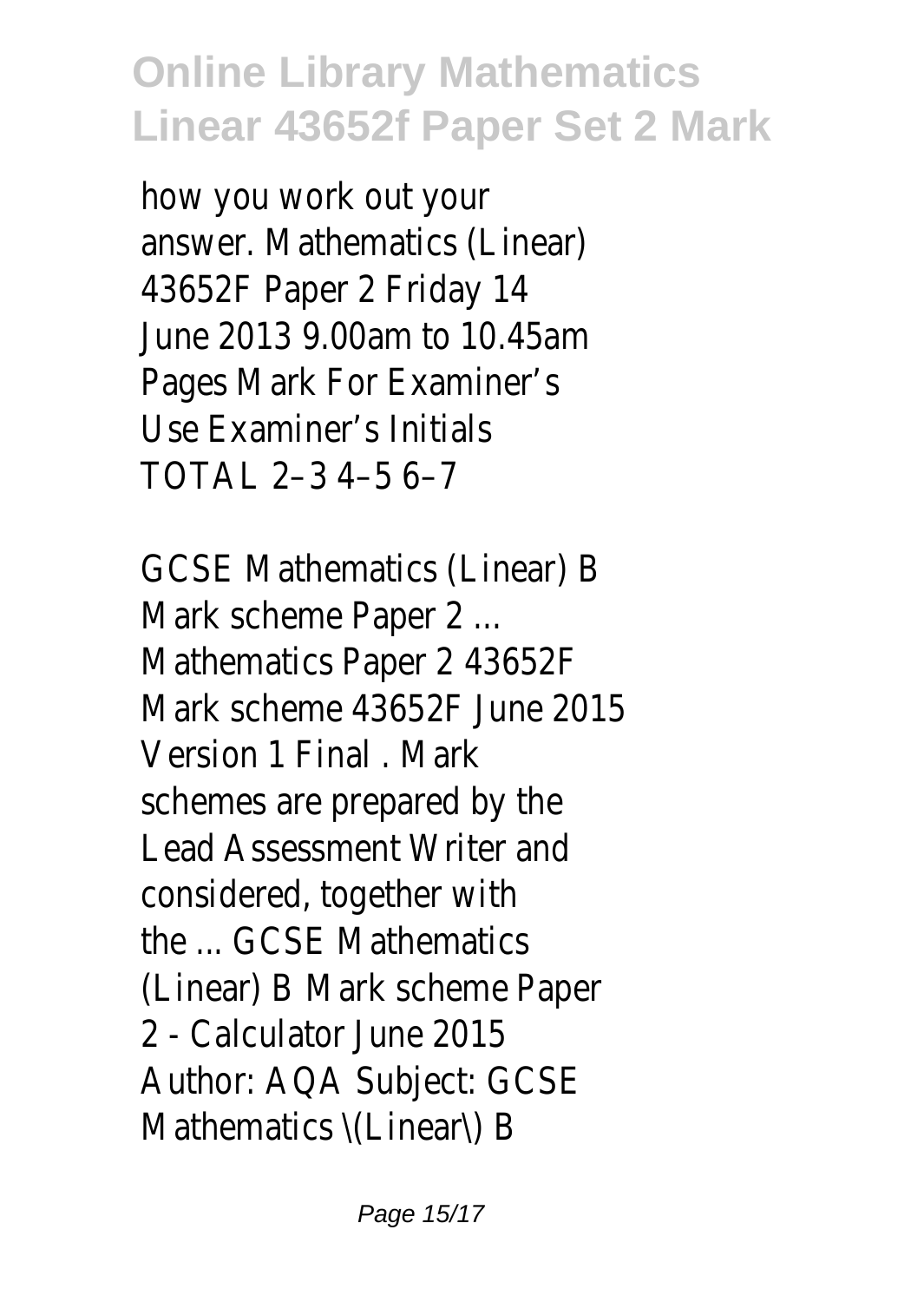Linear Mathematics 4365 (Specification 4365) Paper 2

... Mathematics (Linear) Foundation Tier Paper 2 . Mark scheme . 43652F . November 2015. Version 1.0 Final. Mark schemes are prepared by the Lead Assessment Writer and considered, together with the relevant questions, by a panel of subject teachers. This mark scheme includes any amendments

GCSE Mathematics (Linear) B Mark scheme Paper 2 ... Mathematics (Linear) B Paper 2 Calculator Practice Paper 2012 Specification (Set 4) Time allowed 1 hour 45 Page 16/17